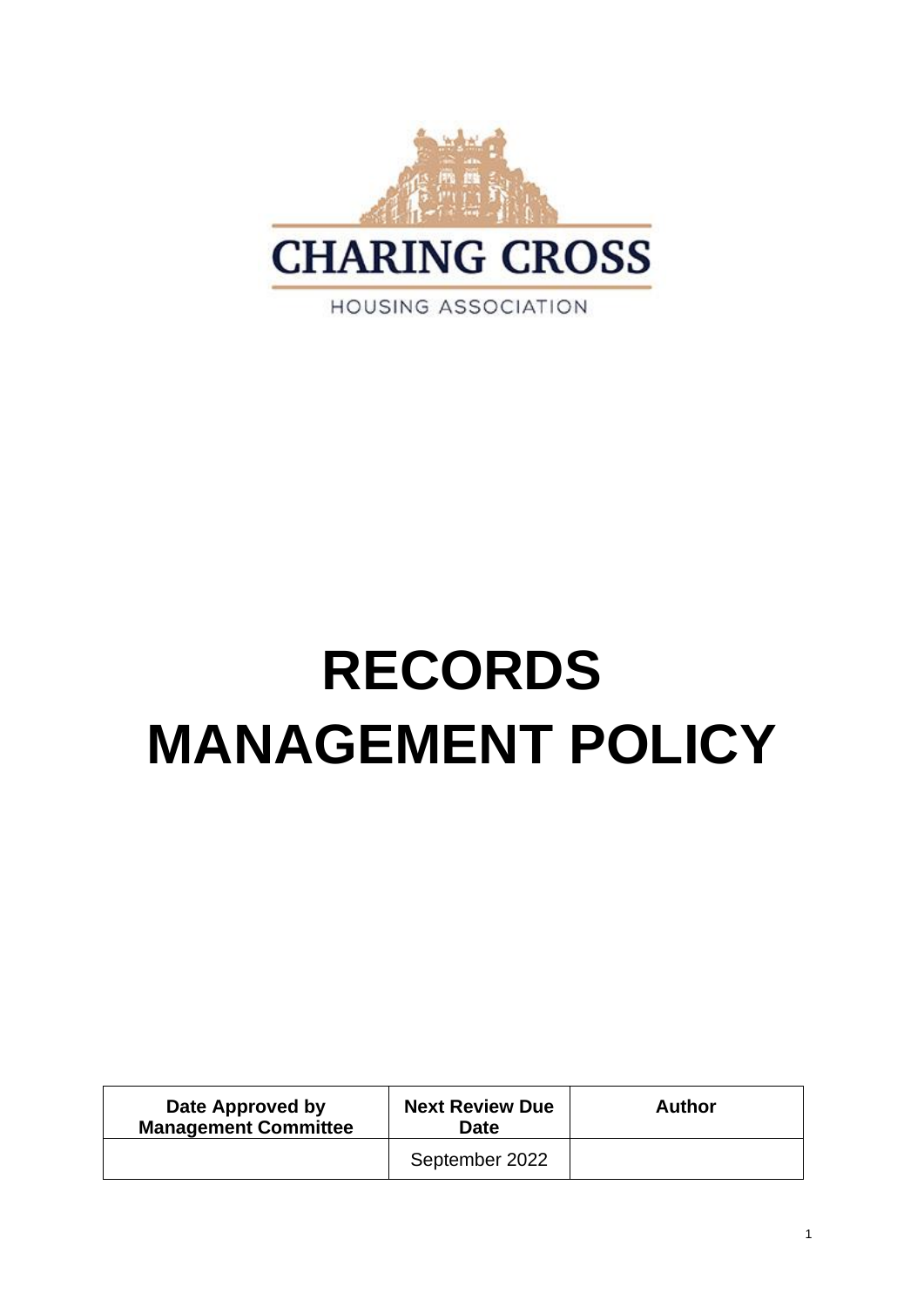## **1 Policy Statement**

- 1.1 The Association creates, handles and uses records of information to support its functions and operations as a registered social landlord in Scotland. These records contain information that is an invaluable resource and a significant operational asset to support such functions and operations. The Association will adopt a systematic approach to records management. This is necessary to protect and preserve records to support the Association's functions and operations and provide evidence of events, activities and transactions.
- 1.2 Detailed guidance on the appropriate records management approach is detailed in the Association's Records Management Procedure.
- 1.3 Managing records appropriately reduces the costs and risks associated with retaining unnecessary information and is core to complying with legal and regulatory requirements, including:
	- 1.3.1 General Data Protection Regulation;
	- 1.3.2 Data Protection Act 2018;
	- 1.3.3 Freedom of Information (Scotland) Act 2002;
	- 1.3.4 Environmental Information (Scotland) Regulations 2004; and
	- 1.3.5 Human Rights Act 1998.
- 1.4 The Association will also comply with the Scottish Ministers' Code of Practice on Records Management issued under Section 61 of the Freedom of Information (Scotland) Act 2002. The Code recommends that the Association have a records management policy and organisational arrangements in place that support records management.
- 1.5 This policy is an organisational commitment to effective records management at the Association.
- 1.6 The Association takes compliance with this policy very seriously. Failure to comply puts both staff and the Association at risk.
- 1.7
- 1.8 Due to the importance of this policy, failure to comply with any requirement of it may lead to disciplinary action for a member of staff, and this action may result in dismissal for gross misconduct.